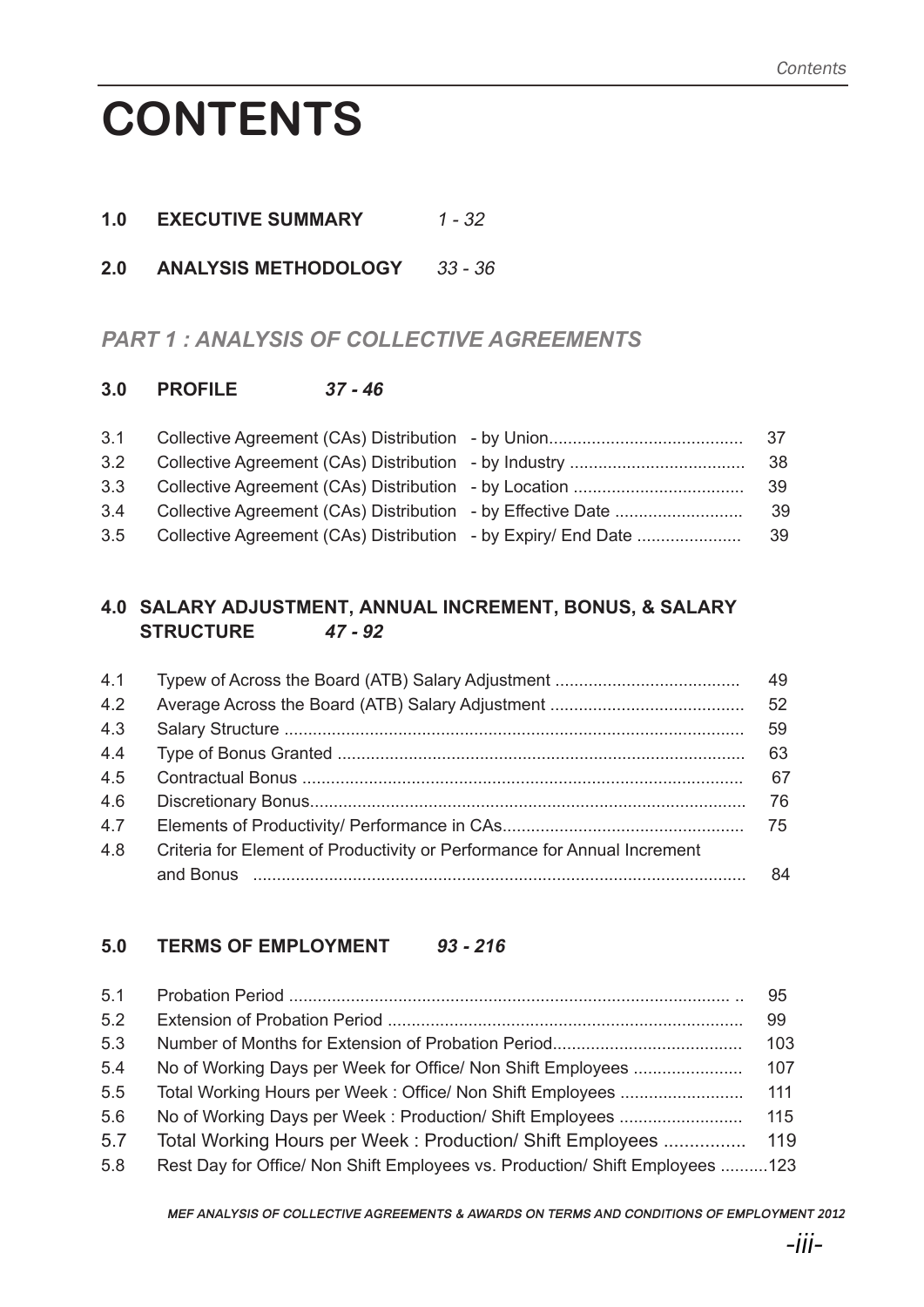| 5.9  |                                                                         |  |
|------|-------------------------------------------------------------------------|--|
| 5.10 | Public Holidays Gazetted by Federal and States Governments 135          |  |
| 5.11 |                                                                         |  |
| 5.12 | Rate of Overtime (OT) (work in excess of normal working hours)          |  |
|      |                                                                         |  |
| 5.13 | Rate of Overtime (OT) (work in excess of normal working hours)          |  |
|      |                                                                         |  |
| 5.14 |                                                                         |  |
| 5.15 |                                                                         |  |
| 5.16 |                                                                         |  |
| 5.17 |                                                                         |  |
| 5.18 |                                                                         |  |
| 5.19 |                                                                         |  |
| 5.20 | Higher EPF Contribution Above The Employer's Statutory Rate (> 12%) 193 |  |
| 5.21 |                                                                         |  |
| 5.22 |                                                                         |  |
| 5.23 |                                                                         |  |
| 5.24 |                                                                         |  |
| 5.25 |                                                                         |  |
|      |                                                                         |  |

# **6.0 ALLOWANCES & BENEFITS 217 - 378**

| 6.1  |  |
|------|--|
| 6.2  |  |
| 6.3  |  |
| 6.4  |  |
| 6.5  |  |
| 6.6  |  |
| 6.7  |  |
| 6.8  |  |
| 6.9  |  |
| 6.10 |  |
| 6.11 |  |
| 6.12 |  |
| 6.13 |  |
| 6.14 |  |
| 6.15 |  |
| 6.16 |  |
| 6.17 |  |
| 6.18 |  |
| 6.19 |  |
| 6.20 |  |
| 6.21 |  |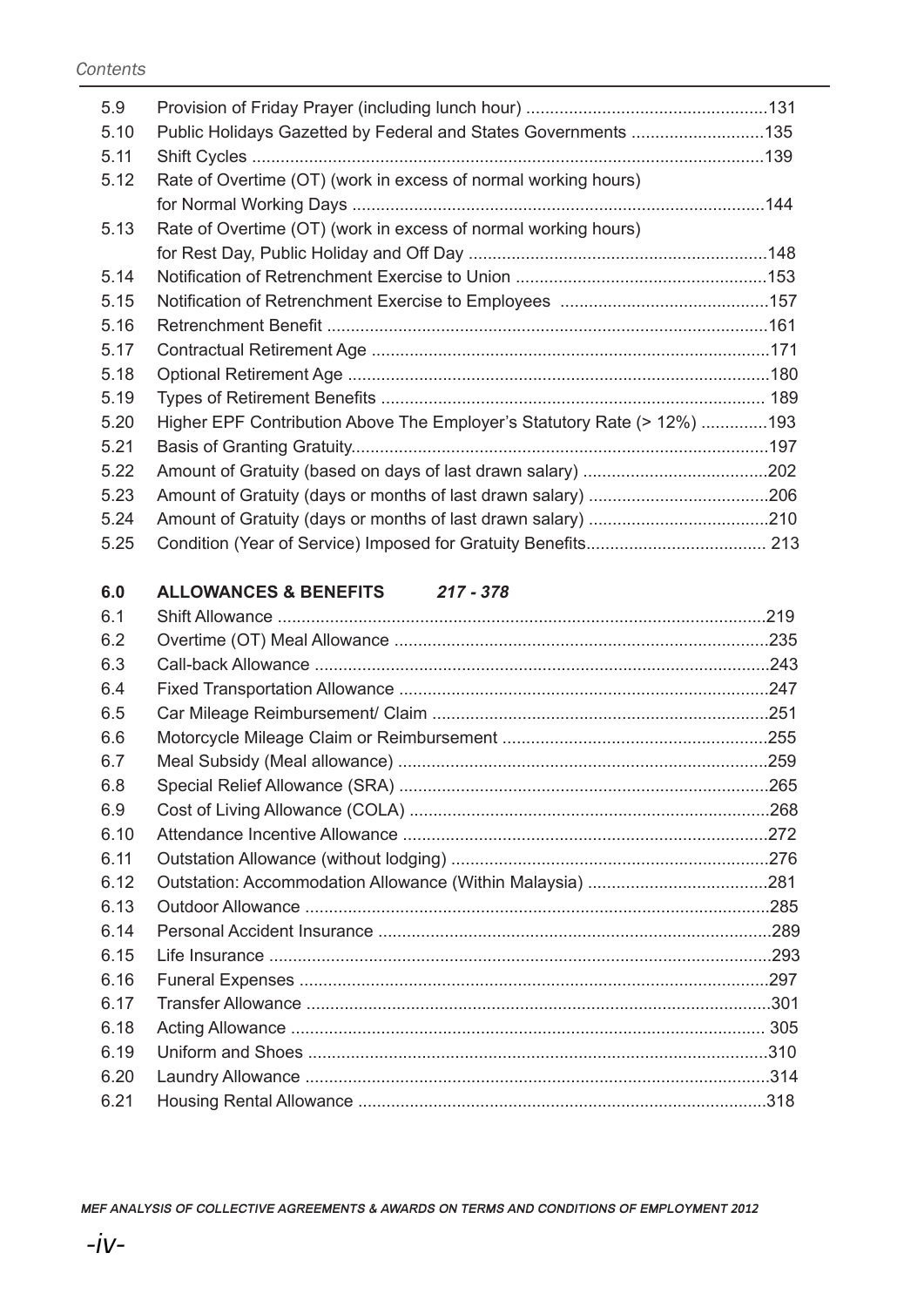| 6.22 | <b>Employee's Medical Benefits</b>                                         |  |
|------|----------------------------------------------------------------------------|--|
|      | 6.22.1 Employee's Outpatient/ Non Hospitalisation Benefit 322              |  |
|      | 6.22.2 Payment for Employee's Outpatient/ Non Hospitalisation Benefits 327 |  |
|      | 6.22.3 Limit on Employee's Outpatient/ Non Hospitalisation Benefits 331    |  |
| 6.23 | <b>Employee's Hospitalisation Benefits</b>                                 |  |
|      |                                                                            |  |
|      |                                                                            |  |
|      |                                                                            |  |
|      |                                                                            |  |
| 6.24 | <b>Employee's Dependants Medical Benefits</b>                              |  |
|      |                                                                            |  |
|      | 6.24.2 Payment for Outpatient/ Non Hospitalisation Benefit To              |  |
|      |                                                                            |  |
|      | 6.24.3 Limit on Outpatient/ Non Hospitalisation Benefit                    |  |
|      |                                                                            |  |
| 6.25 | Hospitalisation Benefit To Employee's Dependants                           |  |
|      | 6.25.1 Payment on Hospitalisation Benefit To Employee's Dependants 365     |  |
|      | 6.25.2 Limit on Hospitalisation Benefit To Employee's Dependants 370       |  |
| 6.26 |                                                                            |  |

#### **7.0 LEAVES ENTITLEMENT 379 - 474**

| 7.1  |                                       |                                                                              |  |
|------|---------------------------------------|------------------------------------------------------------------------------|--|
|      | 712                                   |                                                                              |  |
| 7.2  |                                       | Paid Prolonged Illness Leave                                                 |  |
|      |                                       |                                                                              |  |
|      |                                       |                                                                              |  |
| 7.3  |                                       | <b>Paid Annual Leave</b>                                                     |  |
|      | 731                                   |                                                                              |  |
|      | 7.3.2                                 | Number of Days Required to Apply for Annual Leave 412                        |  |
|      |                                       |                                                                              |  |
| 7.4  |                                       | Paid Maternity Leave and Special Maternity Benefit                           |  |
|      | 7.4.1                                 |                                                                              |  |
|      |                                       |                                                                              |  |
| 7.5  |                                       |                                                                              |  |
| 7.6  |                                       |                                                                              |  |
| 7.7  | Paid Bereavement/ Compassionate Leave |                                                                              |  |
|      |                                       |                                                                              |  |
|      | 7.7.2                                 | Paid Compassionate Leave: Death of Employee's Next-of-Kin 447                |  |
|      |                                       | 7.7.3 Paid Compassionate Leave: Critical/ Serious Illness of Next-of-Kin 451 |  |
| 7.8  |                                       |                                                                              |  |
| 7.9  |                                       |                                                                              |  |
| 7.10 |                                       |                                                                              |  |
| 7.11 |                                       |                                                                              |  |
| 7.12 |                                       |                                                                              |  |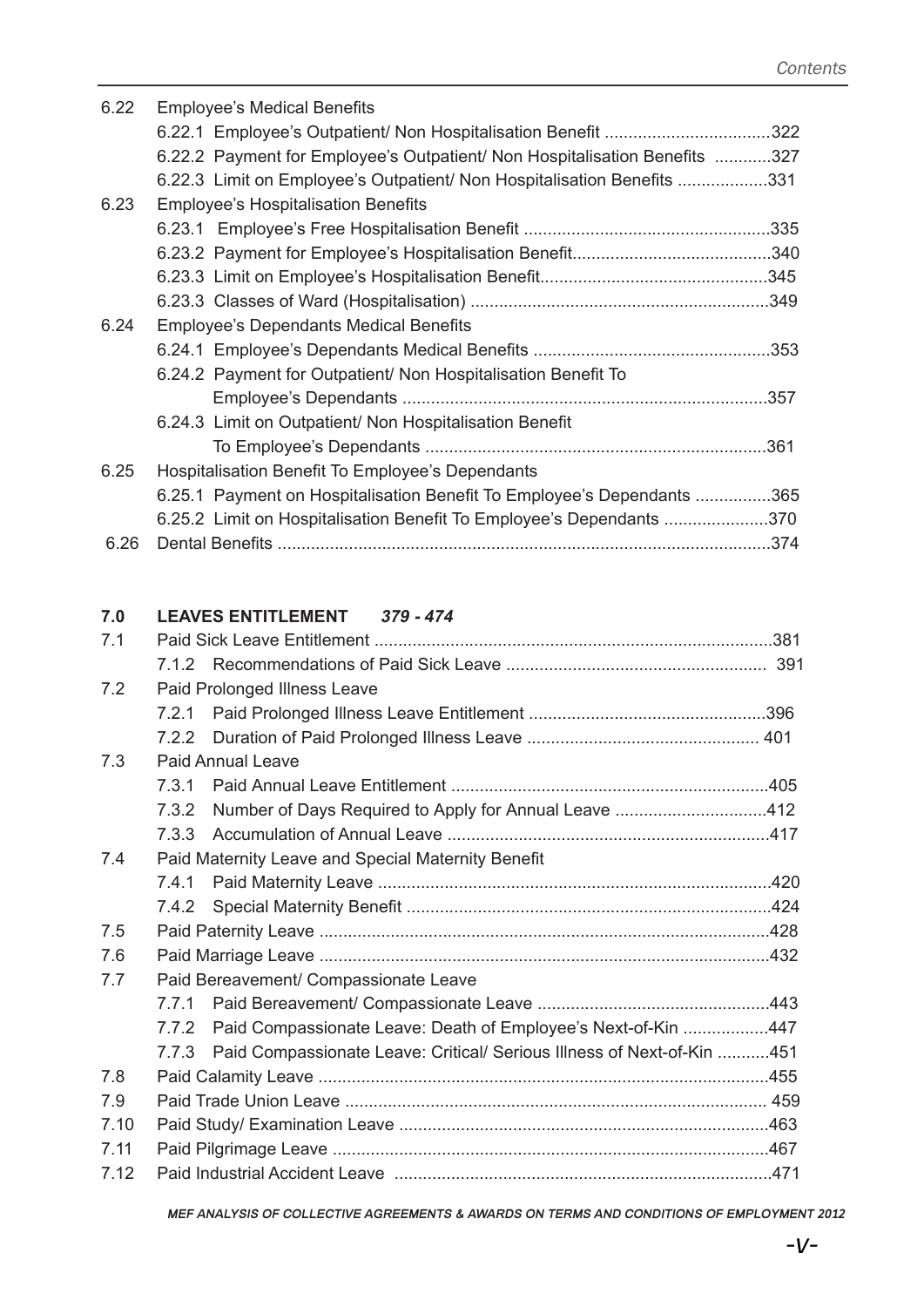*PART 2 : ANALYSIS OF AWARDS ON TERMS & CONDITIONS OF EMPLOYMENT*

| 8.0 | AWARDS ON TERMS & CONDITIONS OF EMPLOYMENT 475 - 482                          |
|-----|-------------------------------------------------------------------------------|
| 8.1 |                                                                               |
| 8.2 |                                                                               |
| 8.3 |                                                                               |
| 9.0 | <b>INDUSTRIAL COURT AWARDS:</b>                                               |
|     | OTHER ARTICLES IN DISPUTE BEFORE INDUSTRIAL COURT 483-494                     |
| 9.1 | Award No. 439 of 2012                                                         |
|     | Chemical Workers' Union of Malaya v. Syarikat IPI Sdn Bhd 485                 |
| 9.2 | Award No. 654 of 2012                                                         |
|     | Kesatuan Pekerja-Pekerja Pengangkutan Semenanjung Malaysia/ Transport Workers |
|     |                                                                               |
| 9.3 | Award No. 789 of 2012                                                         |
|     | Kesatuan Kebangsaan Pekerja-pekerja Hotel, Bar dan Restoran, Semenanjung      |
|     |                                                                               |
| 9.4 | Award No. 1071 of 2012                                                        |
|     | Kesatuan Kebangsaan Pekerja-pekerja Hotel, Bar dan Restoran, Semenanjung      |
|     | Malaysia (NUHBRW) v. Tradewinds Hotels & Resorts Sdn Bhd 489                  |
| 9.5 | Award No. 1594 of 2012                                                        |
|     | Kesatuan Kebangsaan Pekerja-pekerja Perusahaan Alat-alat Pengangkutan dan     |
|     | Sekutu, Semenanjung Malaysia (NUTEAIW) v. PEPS-JV (M) Sdn Bhd 493             |
|     |                                                                               |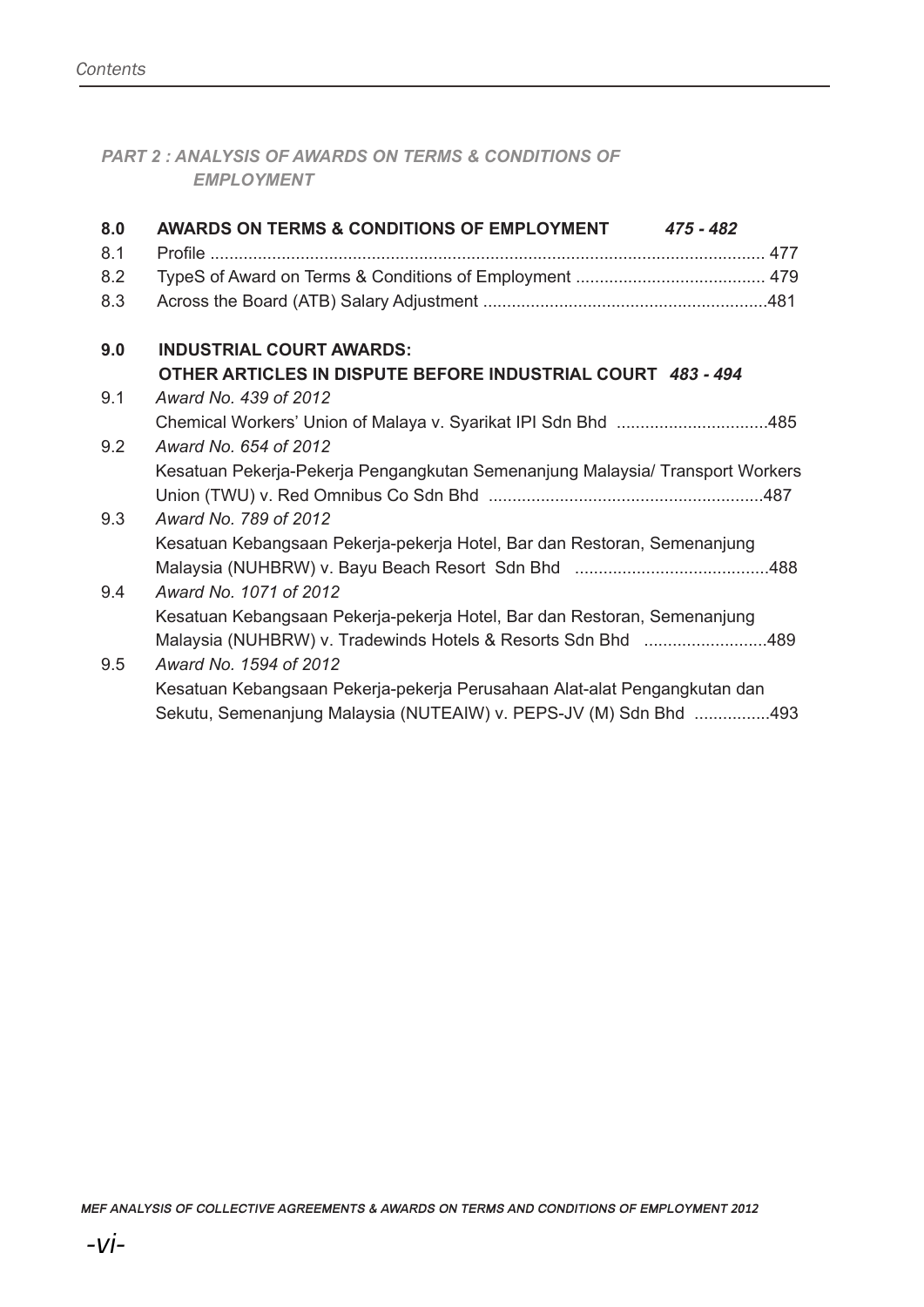PART 3 : COMPARISON OF SALARIES IN CA, 2012 - BY INDUSTRY & BY *UNION*

## **10.0 COMPARISON OF SALARIES IN CA, 2012** *495 - 642*

| 10.1.1  | Air Transportation Industry - Foreign Airlines Employees Union           |  |
|---------|--------------------------------------------------------------------------|--|
| 10.2.1  | Air Transportation industry - Executives In-house Union, Peninsular      |  |
| 10.3.1  | Association/ Trade Union - Engineering & Machinery Industry Employers    |  |
| 10.4.1  | Association/ Trade Union - Union of Employees in Trade Union, Peninsular |  |
| 10.5.1  | Association/ Trade Union - Non Executives In-house Union, Peninsular     |  |
| 10.6.1  | Banking / Finance - Association of Bank Officers, Sarawak                |  |
| 10.7.1  | Banking / Finance - Executives In-house Union, Peninsular Malaysia       |  |
| 10.8.1  | Cement - Cement Industry Employees Union, Peninsular Malaysia            |  |
| 10.9.1  | Cement - Non-Executives In-House Union, Peninsular Malaysia (In-house    |  |
| 10.10.1 | Cement - Chemical Union Workers of Malaya,                               |  |
| 10.11.1 | Commercial - Non- Executives In-house Union, Peninsular Malaysia (In-    |  |
| 10.12.1 | Commercial - Non- Executives In-house Union, Peninsular Malaysia (In-    |  |
| 10.13.1 | Commercial - Non-Executives In-house Union, Sabah                        |  |
| 10.14.1 | Commercial - Sarawak Commercial Employees' Union                         |  |
| 10.15.1 | Commercial - Executives In-house Union, Peninsular Malaysia (In-         |  |
| 10.16.1 | Co-operatives - Executives In-house Union, Peninsular Malaysia           |  |
| 10.17.1 | Commercial - Sabah Commercial Employees Union                            |  |
| 10.18.1 | <b>Commercial - National Union of Commercial Workers</b>                 |  |
| 10.19.1 | Club - Non Executives In-house Union, Sarawak                            |  |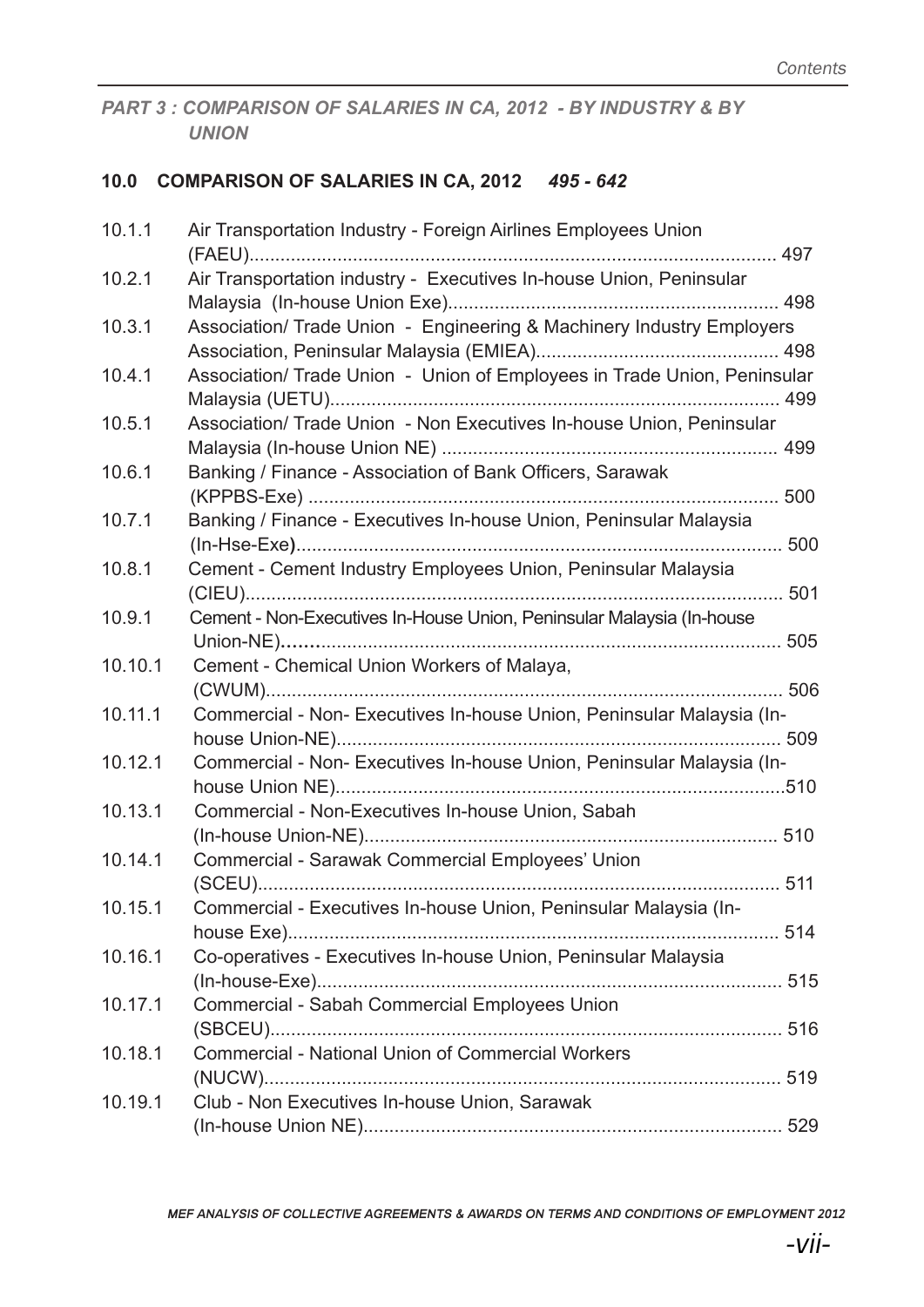| 10.20.1 | Club - Club Employees Union, Peninsular Malaysia                           |  |
|---------|----------------------------------------------------------------------------|--|
|         |                                                                            |  |
| 10.21.1 | Education - Non Executives In-house Union, Peninsular Malaysia             |  |
| 10.22.1 | Engineering - Non Executives In-house Union, Peninsular Malaysia           |  |
|         |                                                                            |  |
| 10.23.1 | Electrical - Electrical Industry Workers Union                             |  |
|         |                                                                            |  |
| 10.24.1 | Electrical - Non Executives In-house Union, Peninsular Malaysia            |  |
|         |                                                                            |  |
| 10.25.1 | Food - Non Executives In-house Union, Peninsular Malaysia                  |  |
|         |                                                                            |  |
| 10.26.1 | Food - Food Industry Employee Union                                        |  |
|         |                                                                            |  |
| 10.27.1 | Hotel & Restaurant - National Union of Hotel, Bar & Restaurant Workers,    |  |
|         |                                                                            |  |
| 10.28.1 | Insurance - Insurance Industry Administrative Officers Association,        |  |
|         |                                                                            |  |
| 10.29.1 | Machinery Manufacturing - Machinery Manufacturing Employers Union          |  |
|         |                                                                            |  |
| 10.30.1 | Medical & Health Services - Union of Employees in Private Medical Health & |  |
|         |                                                                            |  |
| 10.31.1 | Metal - Metal Industry Employees Union                                     |  |
|         |                                                                            |  |
| 10.32.1 | Mineral - National Union of Industrial Mineral Smelting Workers            |  |
|         |                                                                            |  |
| 10.33.1 | Newspaper/Journalism - National Union of Newspaper Workers                 |  |
|         |                                                                            |  |
| 10.34.1 | Newspaper/Journalism - Non Executives In-house Union, Peninsular           |  |
|         |                                                                            |  |
| 10.35.1 | Newspaper/Journalism - National Union of Journalists Malaysia              |  |
|         |                                                                            |  |
| 10.36.1 | Non-Metallic Mineral Products Manufacturing - Non-Metallic Mineral         |  |
|         | Products Manufacturing Employees Union (NMMPMEU) 592                       |  |
| 10.37.1 | Paper Products - Paper & Paper Products Manufacturing Employees Union      |  |
|         |                                                                            |  |
| 10.38.1 | Pegawai KTMB - Persatuan Pegawai-pegawai Keretapi Tanah Melayu             |  |
|         |                                                                            |  |
| 10.39.1 | Petroleum - National Union of Petroleum & Chemical Industry Workers        |  |
|         |                                                                            |  |
| 10.40.1 | Plantation/Agricultural - Non Executives In-house Union, Peninsular        |  |
|         |                                                                            |  |
| 10.41.1 | Plantation/Agricultural - National of Plantation Workers                   |  |
|         |                                                                            |  |
|         |                                                                            |  |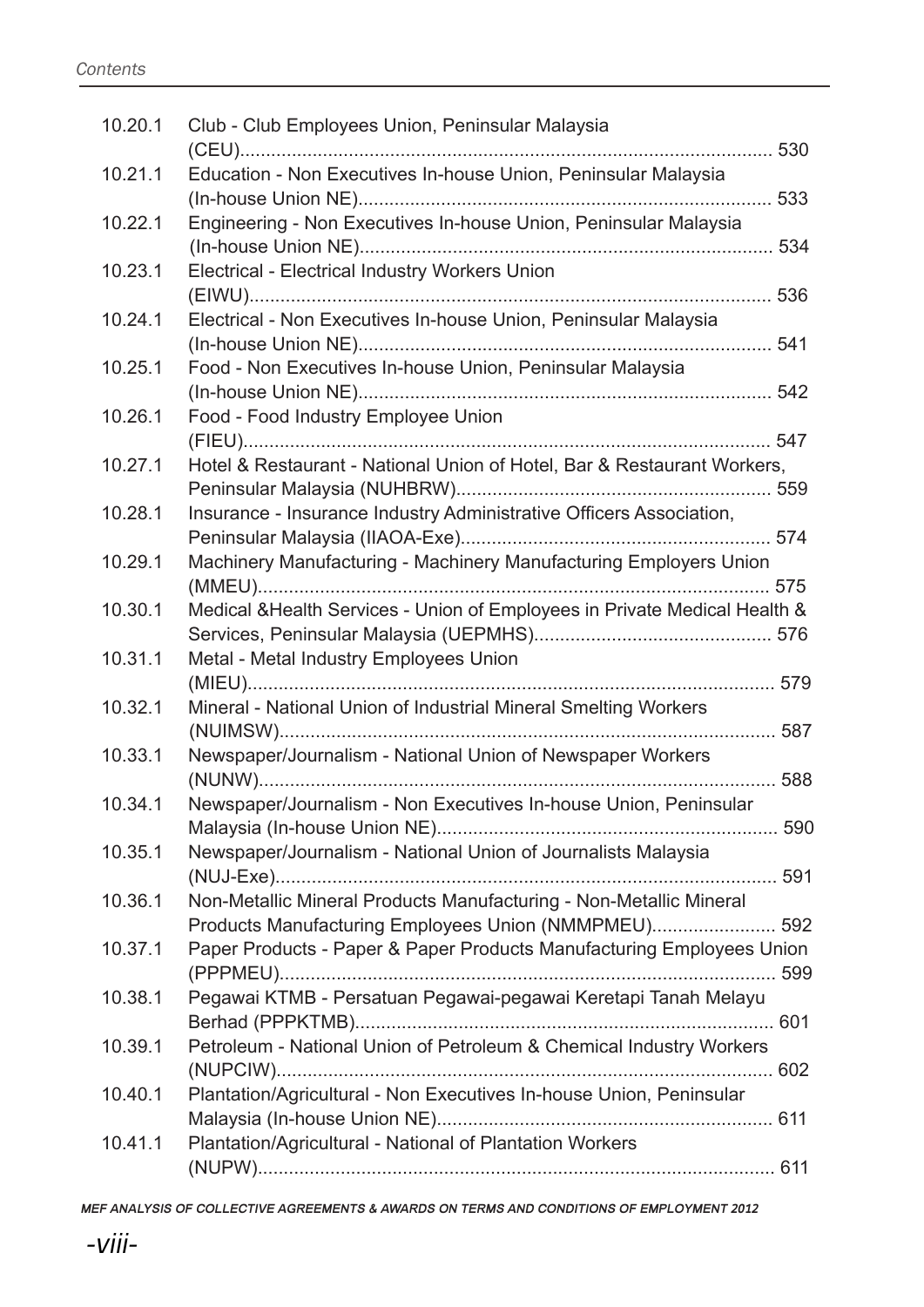| 10.42.1 | Plantation & Agriculture - Sabah Plantation Industry Employee Union                                                     |     |
|---------|-------------------------------------------------------------------------------------------------------------------------|-----|
| 10.43.1 | Plantation & Agriculture - All Malayan Estates Staff Union                                                              |     |
| 10.44.1 | Port Services - Non Executives In-house Union, Peninsular Malaysia                                                      |     |
| 10.45.1 | Port Services- Executives In-house Union, Peninsular Malaysia (In-                                                      |     |
| 10.46.1 | Port Services- Union of Employees of Port Ancillary Services Supplier Port                                              |     |
| 10.47.1 | Printing - Printing Industry Employees Union                                                                            |     |
| 10.48.1 | Rubber Products Manufacturing - National Union of Employees in<br>Companies Manufacturing Rubber Products (NUECMRP) 621 |     |
| 10.49.1 | Rubber Products Manufacturing - Non Executives In-house Union,                                                          |     |
| 10.50.1 | Shipping - Non Executives In-house Union                                                                                |     |
| 10.51.1 | Transport Parts Manufacturing - National Union of Transports Equipment &                                                |     |
| 10.52.1 | Textile & Garment - Textile & Garment Industry Workers Union                                                            |     |
| 10.53.1 | Timber - Timber Employees Union, Peninsular Malaysia                                                                    |     |
| 10.54.1 | Timber - Non-Executives In-house Union, Sarawak                                                                         |     |
| 10.55.1 | <b>Transports - Transports Workers Union</b>                                                                            |     |
| 10.56.1 | Transports - Non Executives In-house Union                                                                              |     |
| 10.57.1 | Transports Parts Manufacturing - Non-Executives In-house Union (In-                                                     |     |
| 10.58.1 | Transports Parts Manufacturing - Sarawak Commercial Employees Union                                                     |     |
| 10.59.1 | Utilities - Non Executives In-house Union, Sarawak                                                                      | 638 |
| 10.60.1 | Utilities - Executives In-house Union, Peninsular Malaysia (In-house Union                                              | 639 |
| 10.61.1 | Utilities - Non Executives In-house Union                                                                               | 640 |